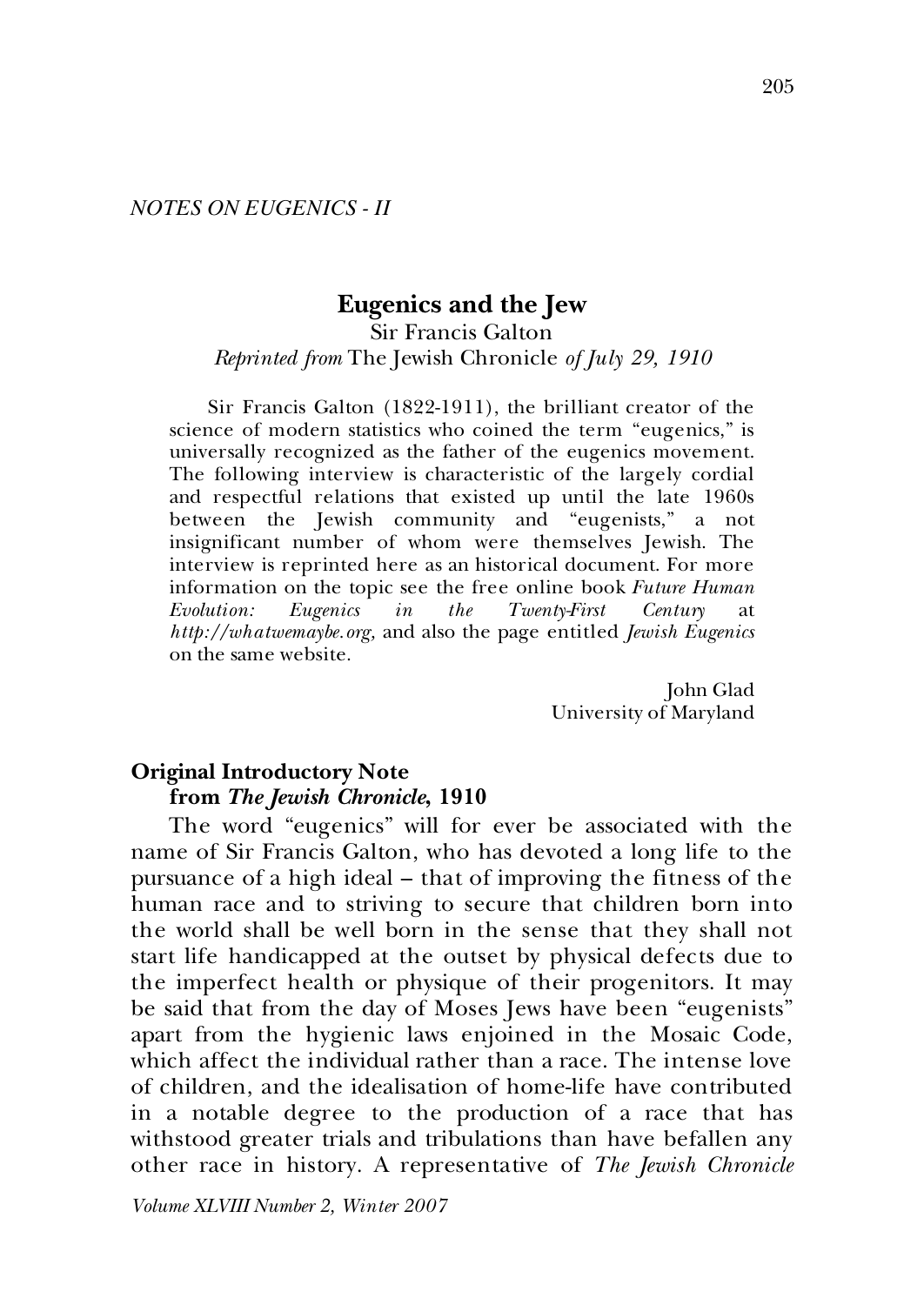recently visited Sir Francis, who is now in his eighty-ninth year, to seek his views concerning the bearing of eugenics on the Jewish race and the life of the Jewish people.

## **The Mosaic Code and Eugenics**

How would you define eugenics? – was our representative's first question.

"It is the study," Sir Francis replied, "of the conditions under human control which improve or impair the inborn characteristics of the race."

Do you think that the hygienic regulations of the Mosaic Code have contributed to the fitness of the Jewish race?

"I am willing to believe that their indirect influence has been great."

Are they more responsible in your opinion, than the vicissitudes which the Jewish people has had to go through?

"Both have played a part in producing the fitness of the Jewish race. The wish of the Jewish woman to be married and have children is an important factor. It is one part of eugenics to encourage the idea of parental responsibility: the other part is to see that the children born are well born. It is a praiseworthy feature of the Jewish religion that, as a religion, it enjoins the multiplication of the human species. But it is still more important to determine that the children shall be born from the fit and not the unfit.

## **The Effect of Environment and Persecution***.*

Sir Francis advanced the modern and somewhat startling view that the environment has little effect on human development, but that nature counted for very much more.

What effect do you think persecution has had on the Jewish race?

"So far as persecution weeds out those who are unfit so far it tends to evolve a race suited to meet hard conditions. We in England have reaped the good effects of persecution in that we have benefited enormously from the immigration of the Huguenots, who were among the best of their race and who have handed down their qualities to many descendants."

Is it not rather immoral to look with satisfaction to persecution as an aid to race culture?

"It is not immoral but unmoral – it has nothing to do with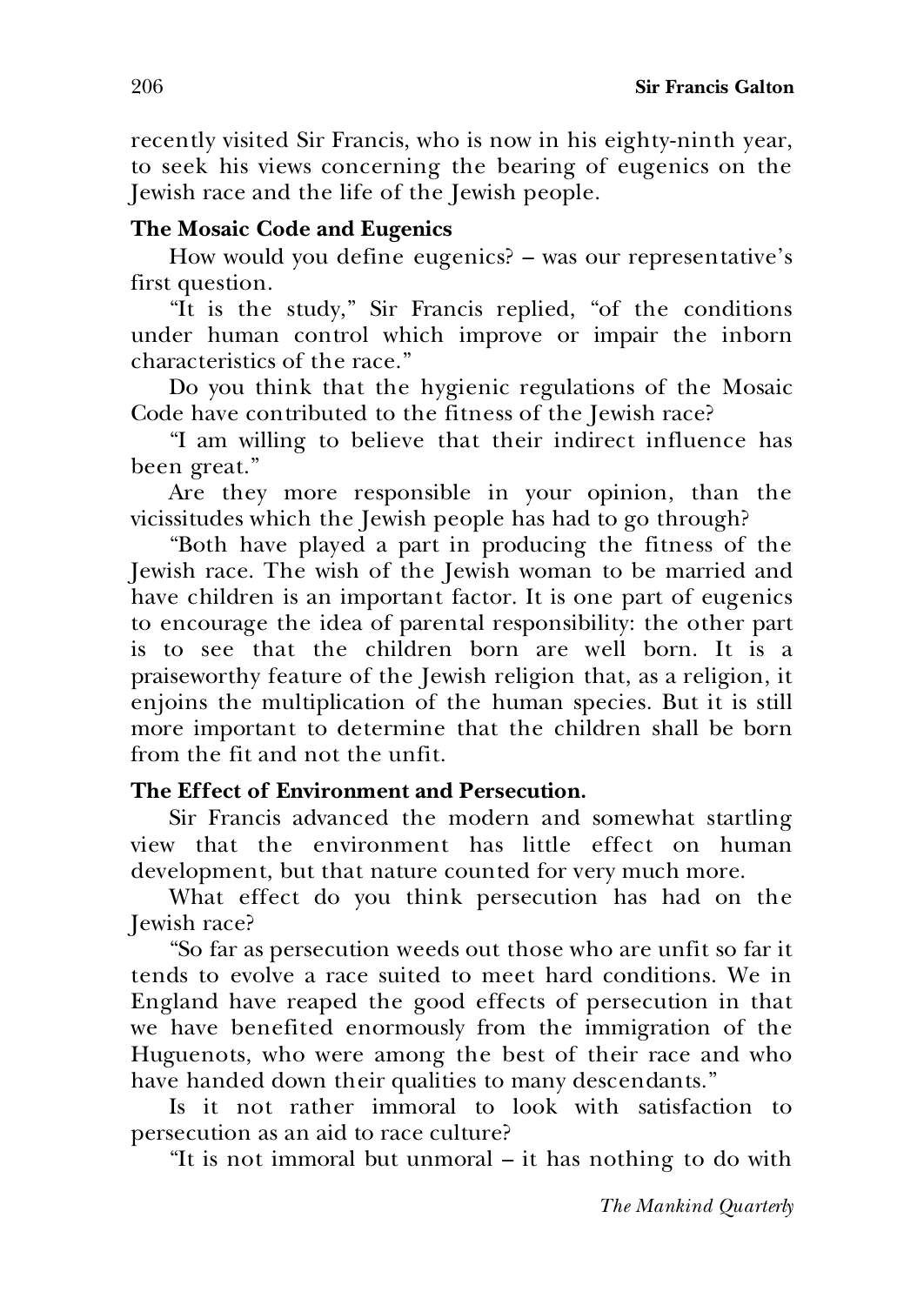morals. Persecution does not always produce good results. For instance, the Catholic persecutions in Spain seem to have destroyed the best part of the race, and the Napoleonic wars reduced the stature of Frenchmen to a notable degree. It is the aim of eugenics to supply many means by which the effects of these drastic and not always successful aids to race culture may be produced in a more scientific and kindly way."

Do you think that the constant migrations of the Jewish people had any effect on their racial culture?

"I cannot speak generally. Each case must be judged on its own merits, and I am not enough of a historian to give any opinion worth having."

## **Eugenics and Religion**

From an earlier remark of yours I gather that in your view eugenics and religion may go hand-in-hand.

"I think that religious establishments may help forward the eugenic idea just as, in times past, they have thwarted it by celibate institutions."

How can the movement best be assisted?

"The immediate work is to obtain an accurate knowledge of a large number of facts. Such work is being done by the Eugenic Laboratory, and it is very laborious. Institutions may help in keeping careful statistics and discussing them scientifically. It will then remain to popularize the results obtained by experts and to take further steps."

## **Sir Francis at the Jews' Free School.**

Sir Francis recalled a visit which he paid many years ago to the Jews' Free School, where he took a number of composite photographs for the purpose of determining whether it was possible to produce in that way a distinct Jewish type. The results of the experiment were treated in a paper read by Mr. Joseph Jacobs at the Anthropological Institute. In an article in the *Photographic News*, which published the portraits, Sir Francis wrote: –

"They are, I think, the best specimens of composites, I have ever produced… I may mention that the individual photographs were taken with hardly any exception, from among Jewish boys in the Jews' Free School, Bell Lane…

"They were children of poor parents, dirty little fellows